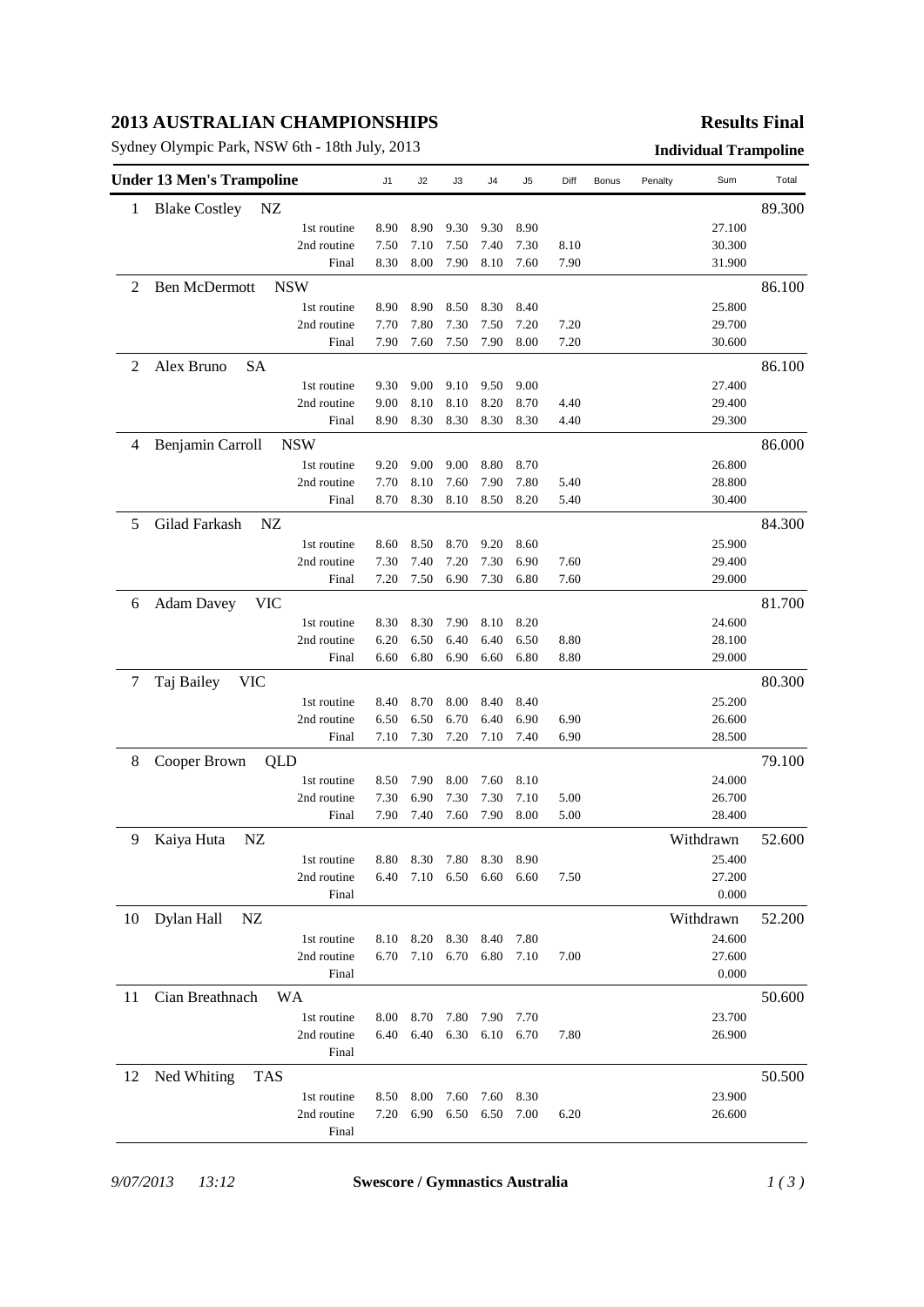## **2013 AUSTRALIAN CHAMPIONSHIPS**

Sydney Olympic Park, NSW 6th - 18th July, 2013 **Individual Trampoline**

### **Results Final**

| <b>Under 13 Men's Trampoline</b> |                            |             | J <sub>1</sub> | J2   | JЗ   | J4   | J5   | Diff | Bonus | Penalty | Sum       | Total  |
|----------------------------------|----------------------------|-------------|----------------|------|------|------|------|------|-------|---------|-----------|--------|
| 12                               | <b>Hunter Groves</b>       | <b>VIC</b>  |                |      |      |      |      |      |       |         |           | 50.500 |
|                                  |                            | 1st routine | 8.40           | 7.90 | 8.00 | 7.60 | 7.80 |      |       |         | 23.700    |        |
|                                  |                            | 2nd routine | 6.40           | 6.80 | 6.50 | 6.30 | 6.90 | 7.10 |       |         | 26.800    |        |
|                                  |                            | Final       |                |      |      |      |      |      |       |         |           |        |
| 14                               | Dane Filipponi             | SA          |                |      |      |      |      |      |       |         |           | 49.000 |
|                                  |                            | 1st routine | 7.60           | 8.00 | 7.40 | 7.10 | 7.60 |      |       |         | 22.600    |        |
|                                  |                            | 2nd routine | 7.90           | 7.70 | 7.00 | 6.90 | 7.30 | 4.40 |       |         | 26.400    |        |
|                                  |                            | Final       |                |      |      |      |      |      |       |         |           |        |
| 15                               | <b>Timothy Wilson</b>      | <b>TAS</b>  |                |      |      |      |      |      |       |         |           | 48.700 |
|                                  |                            | 1st routine | 8.50           | 8.80 | 8.70 | 8.90 | 8.60 |      |       |         | 26.100    |        |
|                                  |                            | 2nd routine | 6.00           | 6.20 | 6.00 | 5.70 | 5.70 | 4.90 |       |         | 22.600    |        |
|                                  |                            | Final       |                |      |      |      |      |      |       |         |           |        |
| 16                               | Drew Kugimiya              | <b>VIC</b>  |                |      |      |      |      |      |       |         |           | 48.600 |
|                                  |                            | 1st routine | 7.70           | 8.00 | 8.00 | 7.30 | 7.70 |      |       |         | 23.400    |        |
|                                  |                            | 2nd routine | 6.50           | 6.20 | 6.50 | 6.20 | 6.60 | 6.00 |       |         | 25.200    |        |
|                                  |                            | Final       |                |      |      |      |      |      |       |         |           |        |
| 17                               | Nikolas McLeod-Seiders     | <b>NSW</b>  |                |      |      |      |      |      |       |         |           | 48.200 |
|                                  |                            | 1st routine | 7.80           | 7.60 | 7.70 | 7.40 | 7.70 |      |       |         | 23.000    |        |
|                                  |                            | 2nd routine | 6.70           | 6.90 | 7.10 | 7.10 | 6.60 | 4.50 |       |         | 25.200    |        |
|                                  |                            | Final       |                |      |      |      |      |      |       |         |           |        |
| 18                               | Phoenix Wise               | <b>SA</b>   |                |      |      |      |      |      |       |         |           | 46.400 |
|                                  |                            | 1st routine | 8.70           | 8.70 | 8.30 | 8.60 | 8.70 |      |       |         | 26.000    |        |
|                                  |                            | 2nd routine | 4.90           | 5.30 | 5.10 | 5.10 | 5.40 | 4.90 |       |         | 20.400    |        |
|                                  |                            | Final       |                |      |      |      |      |      |       |         |           |        |
| 19                               | Hamish Hennessy            | SА          |                |      |      |      |      |      |       |         |           | 45.500 |
|                                  |                            | 1st routine | 7.20           | 7.40 | 6.80 | 7.00 | 6.90 |      |       |         | 21.100    |        |
|                                  |                            | 2nd routine | 6.70           | 6.60 | 6.80 | 6.70 | 6.60 | 4.40 |       |         | 24.400    |        |
|                                  |                            | Final       |                |      |      |      |      |      |       |         |           |        |
| 20                               | <b>Brentyn Reynolds</b>    | QLD         |                |      |      |      |      |      |       |         |           | 42.800 |
|                                  |                            | 1st routine | 6.50           | 6.10 | 5.70 | 5.30 | 6.00 |      |       |         | 17.800    |        |
|                                  |                            | 2nd routine | 6.10           | 6.30 | 5.50 | 6.00 | 6.30 | 6.60 |       |         | 25.000    |        |
|                                  |                            | Final       |                |      |      |      |      |      |       |         |           |        |
| 21                               | Wernich De Korte           | QLD         |                |      |      |      |      |      |       |         | Withdrawn | 0.000  |
|                                  |                            | 1st routine |                |      |      |      |      |      |       |         | $0.000\,$ |        |
|                                  |                            | 2nd routine |                |      |      |      |      |      |       |         | 0.000     |        |
|                                  |                            | Final       |                |      |      |      |      |      |       |         | 0.000     |        |
| 21                               | Jai Starrett<br><b>NSW</b> |             |                |      |      |      |      |      |       |         | Withdrawn | 0.000  |
|                                  |                            | 1st routine |                |      |      |      |      |      |       |         | 0.000     |        |
|                                  |                            | 2nd routine |                |      |      |      |      |      |       |         | 0.000     |        |
|                                  |                            | Final       |                |      |      |      |      |      |       |         | 0.000     |        |